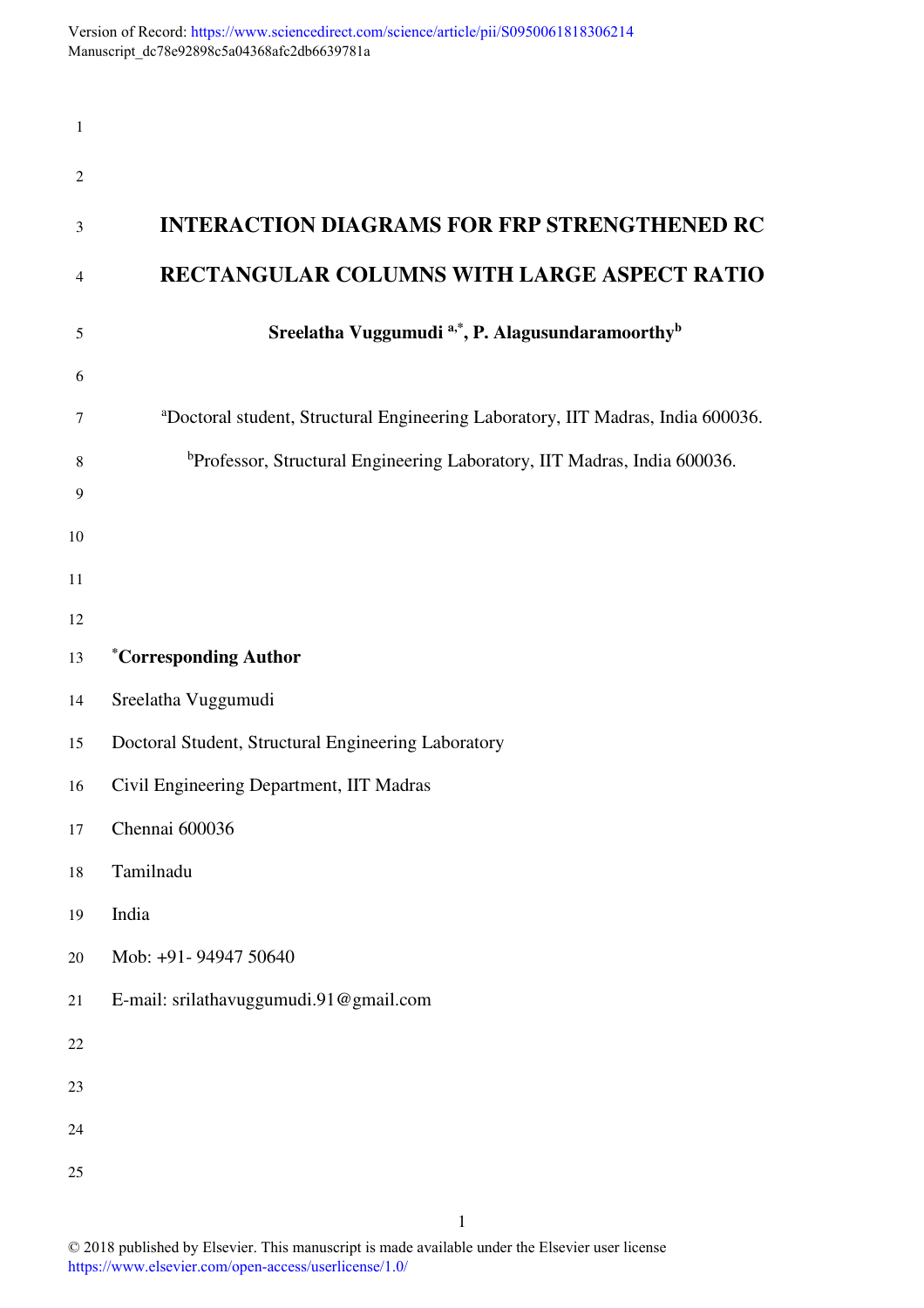### **Abstract**

The load carrying capacity of reinforced concrete columns (RC) shall be enhanced by providing lateral confinement using fiber reinforced polymer (FRP). As per ACI 440.2R-08 [1], external strengthening using FRP composites is more effective for circular columns than rectangular columns having an aspect ratio greater than 2.0. The main objective is to develop column interaction diagrams for RC rectangular columns having an aspect ratio greater than 2.0 externally strengthened using FRP composites without any shape modification and 33 subjected to combined axial load  $(P_n)$  and bending moment  $(M_n)$  due to lateral loading. Tests are conducted and semi-empirical equations developed for FRP strengthened RC rectangular 35 columns with large aspect ratio.  $P_n - M_n$  interactions diagrams are developed using the semi-empirical solutions and validated with 3D finite element analysis. The column interaction diagrams are developed by varying the unconfined compressive strength of concrete, yield strength of steel, percentage of steel reinforcement and thickness of FRP composite. These diagrams shall be used for the design of FRP strengthened RC rectangular columns with large aspect ratio.

**Key words**: Pn - Mn interaction diagrams; Semi-empirical solutions; Finite element analysis; RC rectangular columns; FRP composites; Large aspect ratio; shape modification.

# **1. Introduction**

The performance of a building is defined by its structural stability, life safety and operation. The majority of existing buildings and bridges were designed using the old codal provisions. In accordance to the revised standards, certain structures are not satisfying the requirement and need to be strengthened. Columns being the primary load bearing members in structures, might require to be strengthened to increase the flexural and shear strength, deformation capacity, rotation at the beam-column junction and strengthen the regions of non-standard splicing of longitudinal bars. External strengthening using FRP composite is more effective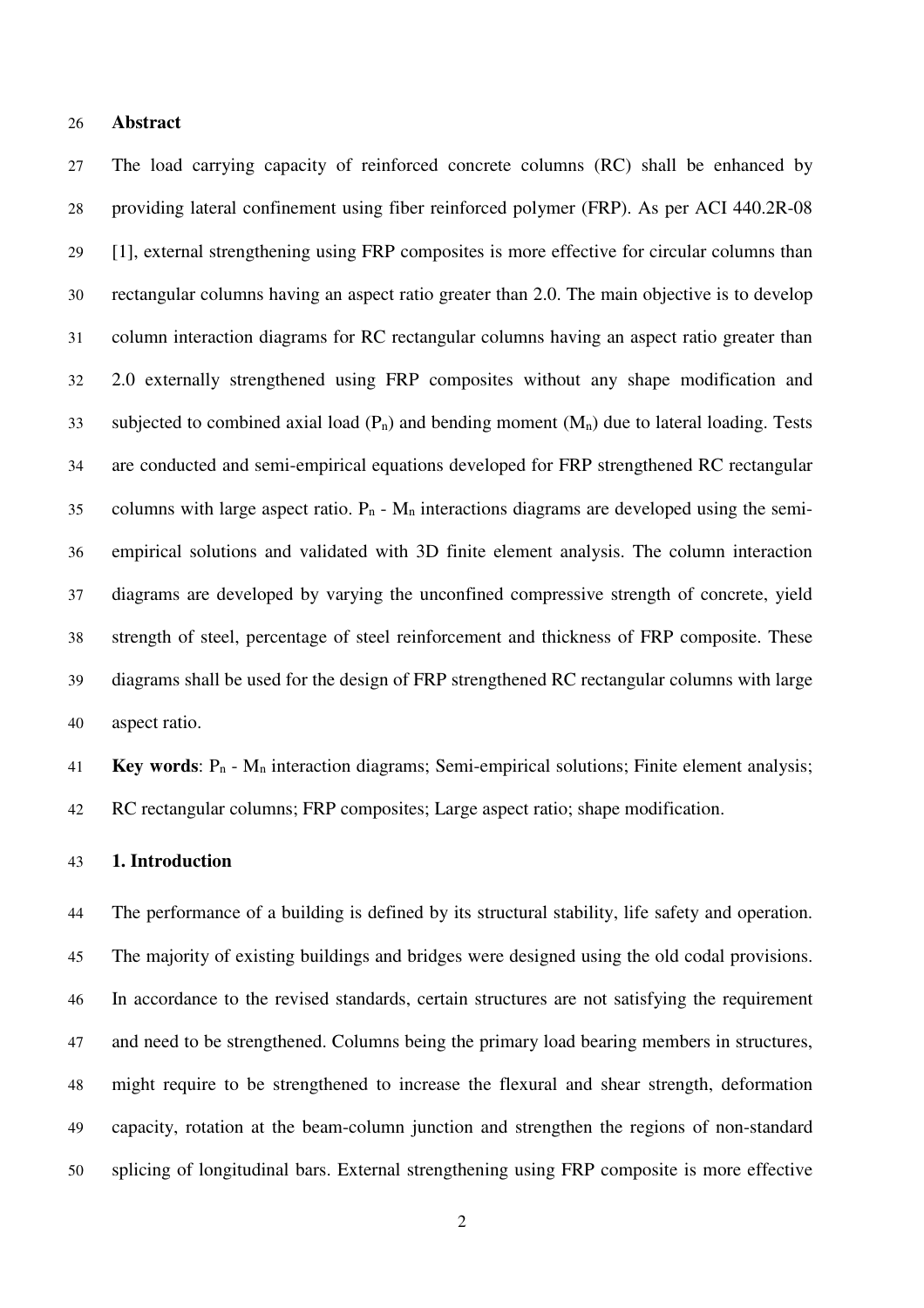than steel and concrete jacketing due to its high strength to weight ratio, high stiffness to weight ratio and excellent corrosion resistance. Due to the uniform distribution of lateral confining pressure in circular sections, circular columns can be effectively strengthened using FRP composites compared to square and rectangular columns. The confining pressure is maximum at the corners and varying non-uniformly in between the corners in square and rectangular sections.

Extensive research work has been reported on axially loaded RC circular columns and rectangular columns having aspect ratio less than 2.0 externally strengthened with FRP composites. Parvin and Jamwal [6] studied influence of wrap thickness, wrap ply angle configuration and concrete strength on the axial capacity of columns through nonlinear finite element analysis. Pedro et al. [7] studied the effect of shape of cross section and corner radii on the strength of column under axial compression. Chen and Togay [4] and Mohammad et al. [10] tested square and rectangular FRP tubes filled with concrete under axial loading. Alsayed et al. [2], Prota et al. [8], Tan [13] and Tanwongsval et al. [14] predicted the confinement effect of FRP composites on small scale wall-like RC columns with rectangular and elliptical cross sections having high aspect ratio 3.65 under axial and sustained axial loading. Lam and Teng [5] and Teng and Lam [15, 16] developed a stress-strain model based on the experiments and existing studies to predict the behavior of FRP confined square and elliptical RC columns under axial loading. Challal et. al. [3] and Mimiran and Shahawy [9] developed analytical models to predict the axial load carrying capacity of small scale FRP confined RC columns. Seible et al. [11] and Wang and Hsu [17] proposed a design method to evaluate the load carrying capacity of square and rectangular RC columns with aspect ratio less than 2.0 confined with FRP composites under axial and combined axial and lateral loading with shape modification. As can be observed, test data, semi-empirical solutions, 75 finite element models and  $P_n$  -  $M_n$  interactions diagrams are not available for FRP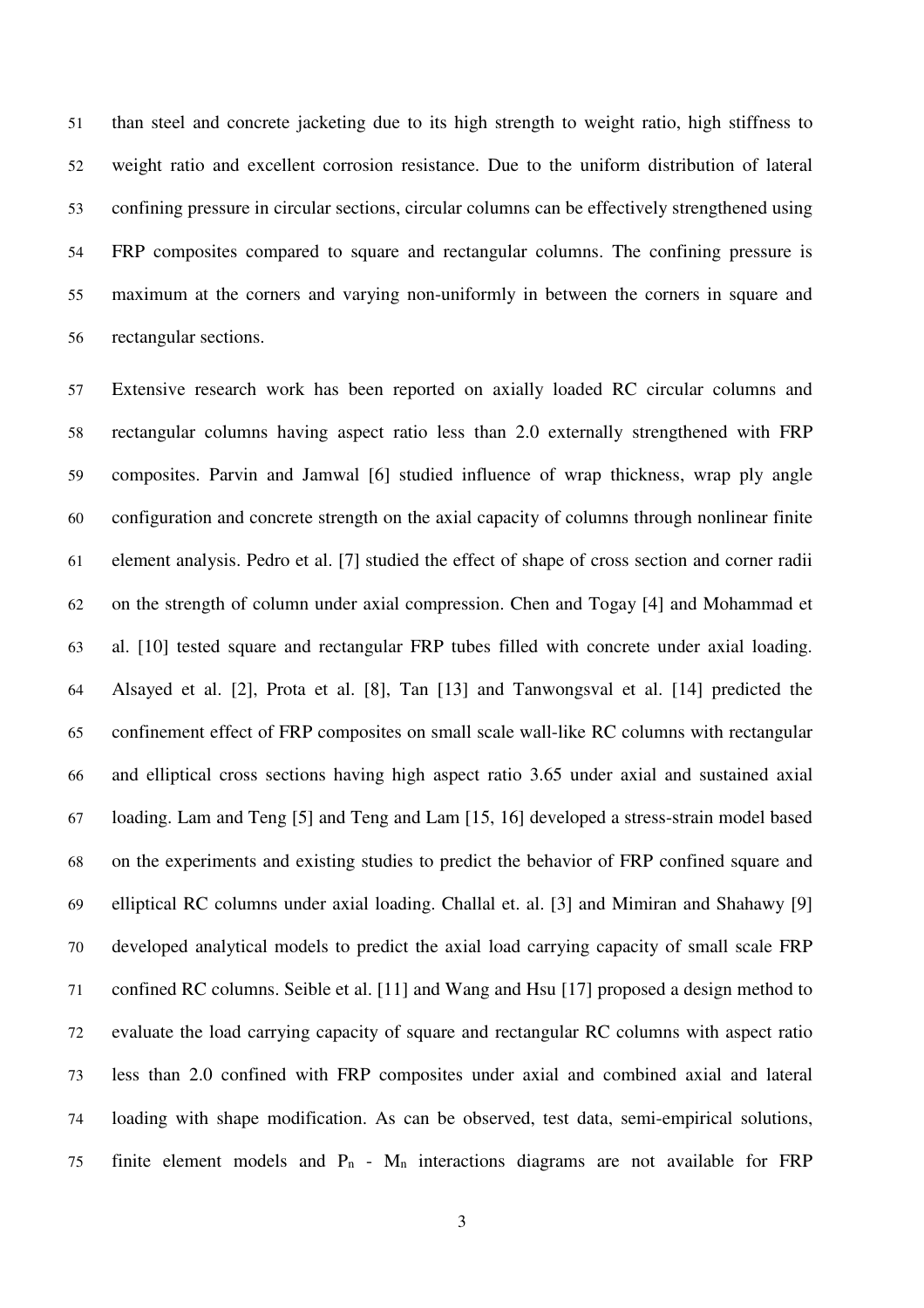strengthened RC rectangular columns having aspect ratio greater than 2.0 without any modification of cross section and subjected to combined axial and lateral loading.

### **2. Objective and Scope**

79 The main objective of the study is to develop  $P_n - M_n$  interaction diagrams for RC rectangular columns having an aspect ratio greater than 2.0 externally strengthened using FRP composites without any shape modification and subjected to combined axial and lateral loading.

The scope of work is limited to (i) developing finite element (FE) models for FRP strengthened RC rectangular columns and validating with the test data and (ii) comparing the 85 proposed semi-empirical solutions with FE models and (iii) developing  $P_n$  -  $M_n$  interaction diagrams using semi-empirical solutions and FE models by varying the unconfined compressive strength of concrete, yield strength of steel, percentage of steel reinforcement and thickness of FRP composite.

# **3. Experimental Study**

Six prototype RC rectangular columns of length (*l*) 3000 mm, breadth (*b*) 600 mm and depth (*D*) 230 mm designated as CCA1 (control column under axial load), RCA2 (retrofitted column under axial load), CCL3, RCL4, CCC5 and RCC6 were cast. The strengthening scheme and loading pattern of tested columns are given in Table 1. The column RCC6 was clamped at one end and the other end kept free. An axial compressive load up to 600 kN was applied at the free end and maintained constant. An incremental lateral load was also applied at the free end in such a way that the column was subjected to weak axis bending. Based on the strain measurements, it is noted that the failure of column RCC6 was initiated by cracking of CFRP composite perpendicular to the longitudinal axis of the column and followed by yielding of steel reinforcement. No major cracks were observed in the column.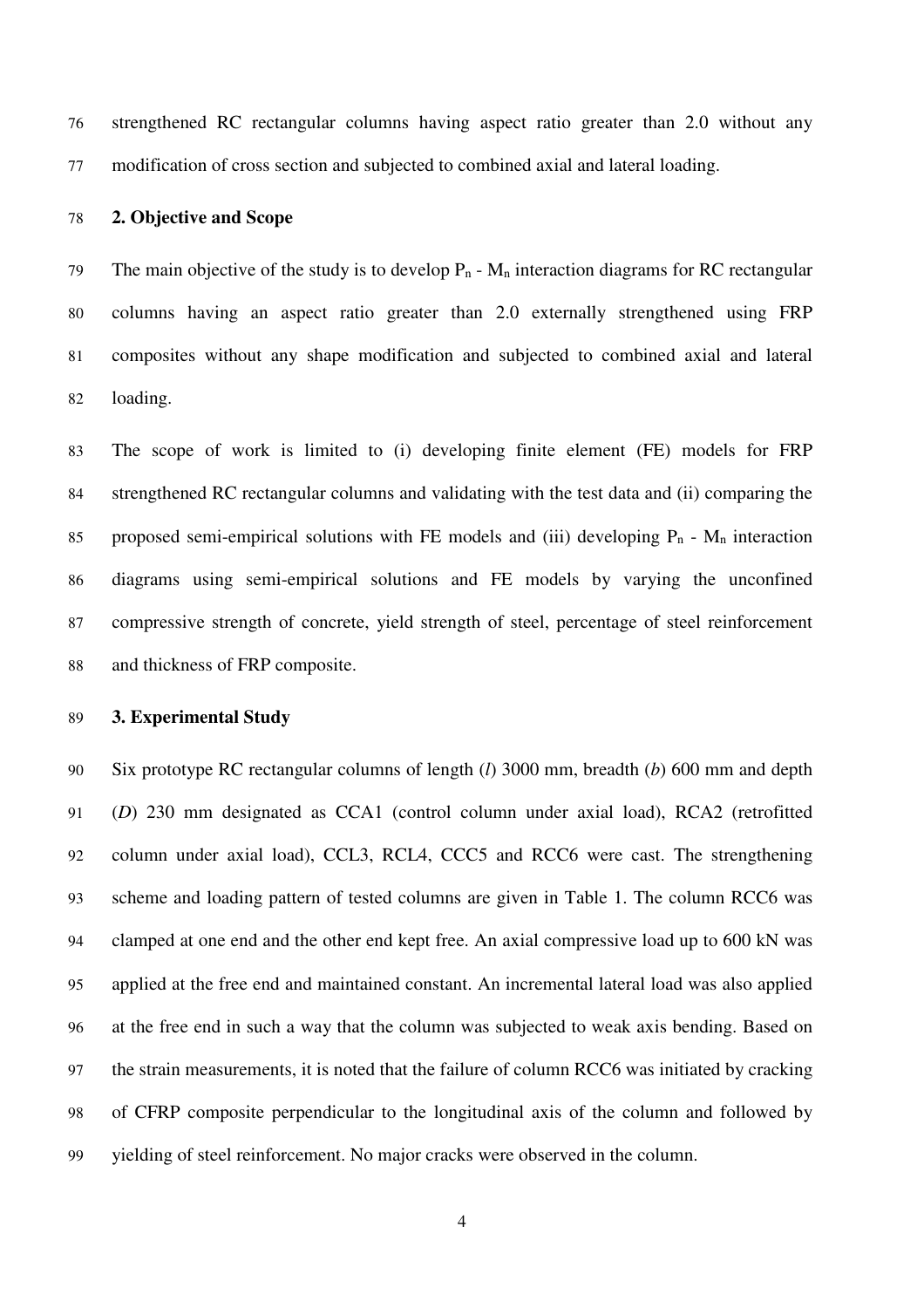### 100 **Table 1** Details of Tested Specimens

| <b>Specimen</b>  | <b>Strengthening scheme</b>                                                                                  | <b>Loading pattern</b>              |
|------------------|--------------------------------------------------------------------------------------------------------------|-------------------------------------|
| CCA1             |                                                                                                              | Axial load                          |
| RCA <sub>2</sub> | Two layers of carbon fibre fabric of<br>uni-directional cloth (UDC) 430 gsm<br>$(t_{\rm frp} = 1.2 \rm{mm})$ | Axial load                          |
| CCL <sub>3</sub> |                                                                                                              | Lateral load (weak<br>axis bending) |
| RCL <sub>4</sub> | Two layers of carbon fibre fabric of<br>UDC 430 gsm ( $t_{frp} = 1.2$ mm)                                    | Lateral load (weak<br>axis bending) |
| CCC <sub>5</sub> |                                                                                                              | Combined loading                    |
| RCC <sub>6</sub> | Two layers of carbon fibre fabric of<br>UDC 430 gsm $(t_{frp} = 1.2$ mm)                                     | Combined loading                    |

The axial and lateral load carrying capacity of tested columns is calculated using the semi-empirical solutions available in the literature for columns with aspect ratio less than 2.0 without partial safety factors and compared with the test data. It is observed that the semi-empirical solutions are under estimating and over estimating the axial and lateral load carrying capacity of FRP strengthened RC rectangular columns with aspect ratio greater than 2.0 up to 22% and 17% respectively.

# 107 **4. Semi-Empirical Solutions**

The procedure given in ACI 440.2R-08 is modified for FRP strengthened RC rectangular columns having aspect ratio greater than 2.0 without shape modification of cross section. New semi-empirical solutions are proposed to calculate the load carrying capacity of these columns subjected to axial, lateral and combined axial and lateral loading.

112 The axial capacity of FRP strengthened RC columns without any partial safety factors is 113 calculated using Eqn. (1).

114 
$$
P_n = [f'_{co} + k_1 k_a f_l](A_g - A_{st}) + f_y A_{st}
$$
 (1)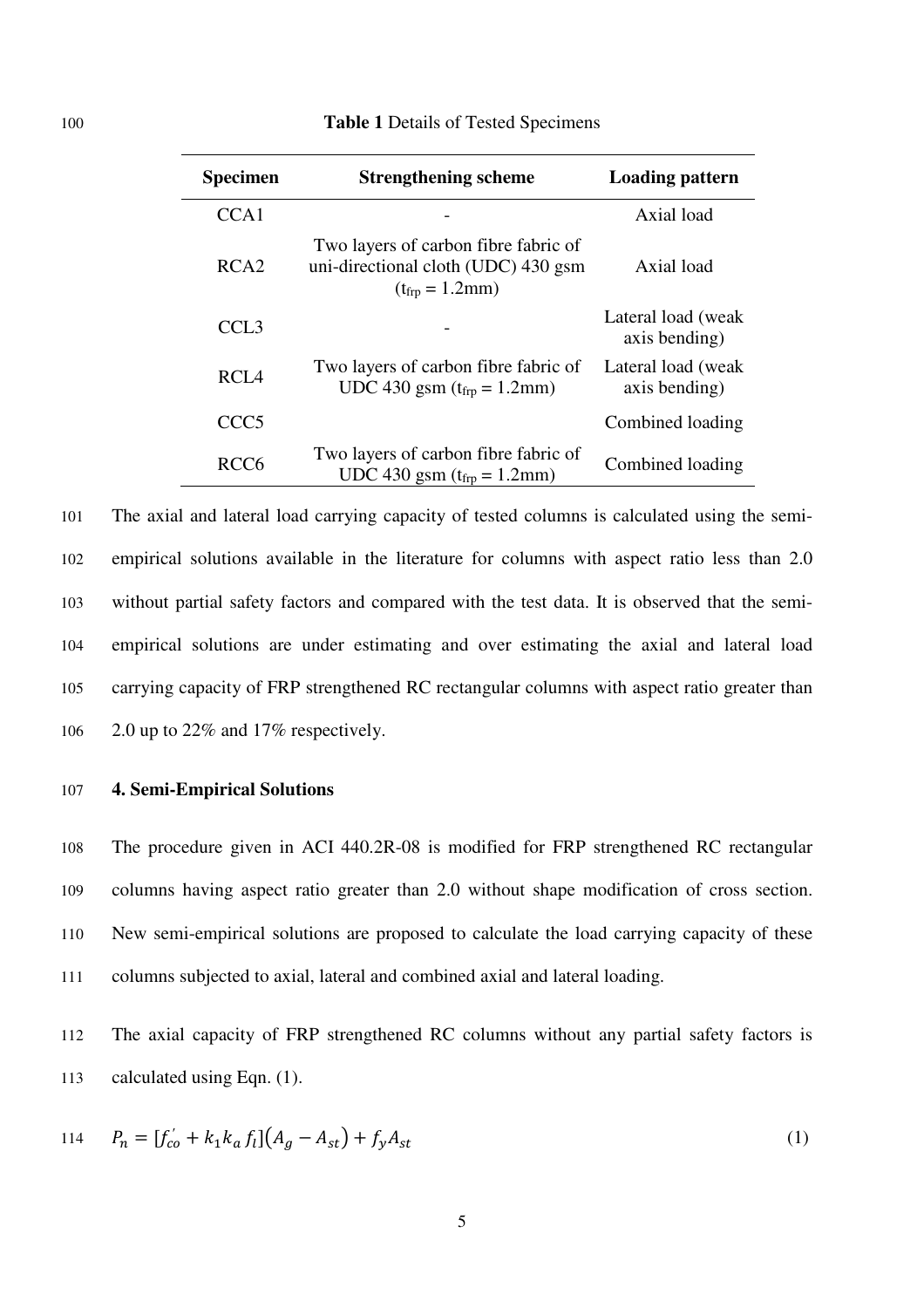115 In which,  $f'_{co}$  is the unconfined compressive strength of concrete,  $f_y$  is the yield strength of 116 steel,  $A_g$  is the gross sectional area of column,  $A_{st}$  is the area of steel reinforcement,  $f_l$  is the 117 lateral confining pressure and  $k_1$  and  $k_a$  are the shape factors. The value of ' $k_1$ ' obtained is 118 1.78 from test data by trial and error method.  $k_a$  can be calculated using the equations given 119 in Sreelatha and Alagusundaramoorthy [12].

120 The representative  $P_n$  -  $M_n$  interaction diagram is shown in Fig. 1. Point 'A' represents the 121 column under pure axial compression, point 'B' corresponds to ultimate compressive strain 122 (*ε'ccu*) at the extreme compression fiber and zero strain at the extreme layer of tensile 123 reinforcement, point 'C' corresponds to ultimate compressive strain at the extreme 124 compression fiber  $(\varepsilon'_{ccu})$  and yielding tensile strain  $(\varepsilon_{sy})$  at the extreme layer of tensile 125 reinforcement and point 'D' represents pure bending.



127 **Fig. 1.** Representative Interaction Diagram



129 
$$
P_{n(B,C)} = [A(y_t)^3 + B(y_t)^2 + C(y_t) + D] + \sum A_{si} f_{si}
$$
 (2)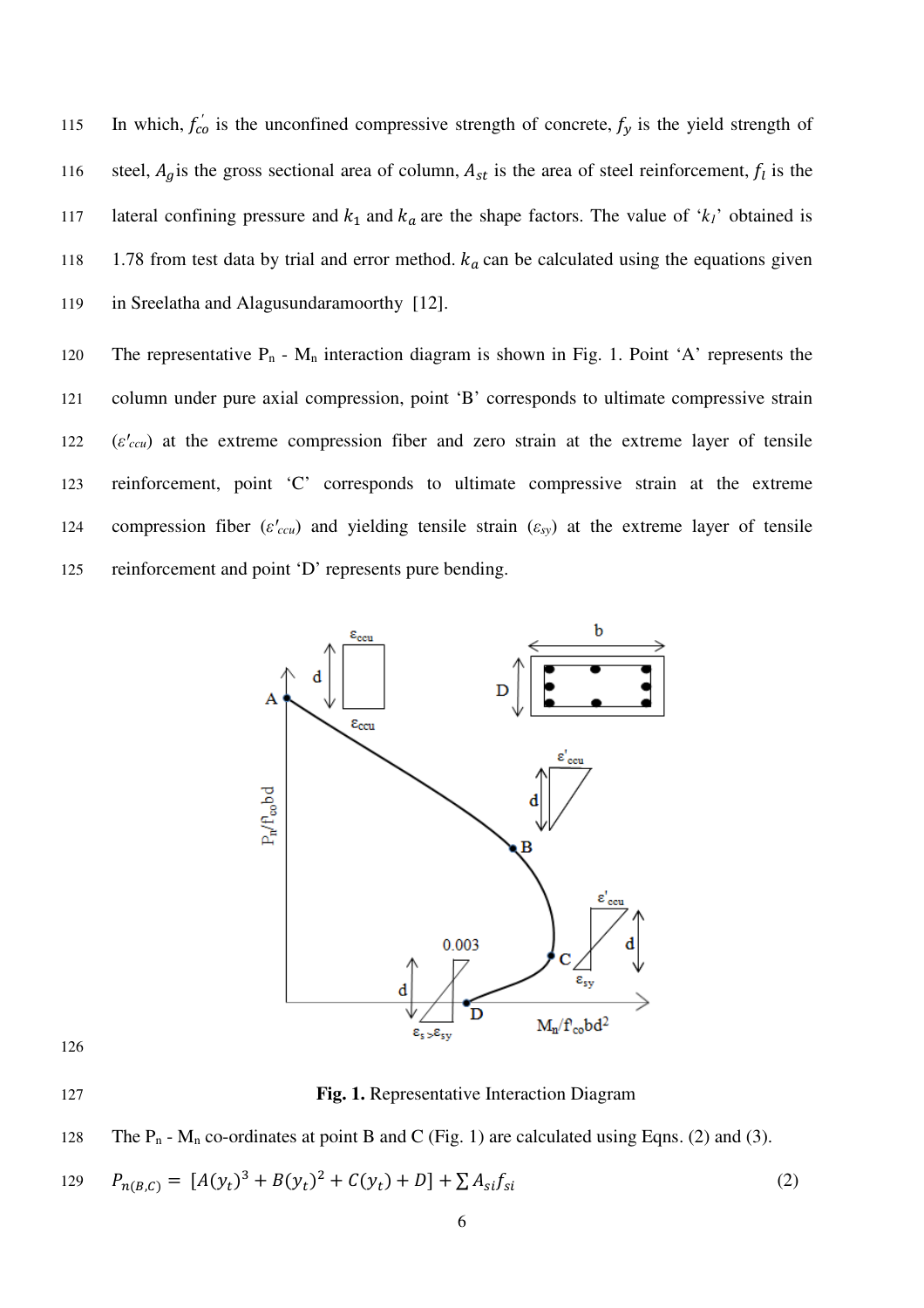130 
$$
M_{n(B,C)} = [E(y_t)^4 + F(y_t)^3 + G(y_t)^2 + H(y_t) + kl] + \sum A_{si} f_{si} d_i
$$
 (3)

131 The parameters *A*, *B*, *C*, *D*, *E*, *F*, *G*, *H*, *I*,  $y_t$ ,  $A_{si}$ ,  $f_{si}$  and  $d_i$  are calculated as per the equations given in ACI 440.2R-08. Values of constant '*k*' are obtained from the test data as 1.12 and 1.55 for lateral load and combined axial and lateral loading respectively by trial and error method. The semi-empirical solutions are validated with the test data and the uncertainty parameters such as mean value, standard deviation and coefficient of variation (COV) are calculated as 1.000, 0.035 and 3.550 respectively.

### **5. Finite Element Analysis**

Unstrengthened and strengthened 3D models of RC columns are generated using the finite element analysis (FEA) software ABAQUS. Solid C3D8R elements, Truss T3D2 elements and Shell S4R elements are used to model concrete, steel reinforcement and FRP composite. The steel reinforcement cage is embedded into concrete using EMBED constraint. FRP composite is modeled separately and connected to concrete substrate using TIE and SHELL SOLID COUPLING constraints. The shell-to-solid coupling is enforced by the automatic creation of an internal set of distributing coupling constraints between the nodes on the shell edge and nodes on the solid surface. An optimum mesh size of 100 mm is arrived from the convergence study. Static Riks analysis with arc length control is used for non linear analysis of RC columns.

The developed FE models for all columns is analyzed and compared with the test data and the explanation is provided for column RCC6. Fixed boundary condition is ensured at one end by 150 arresting the translations  $U_X$ ,  $U_Y$  and  $U_Z$  and rotations  $\theta_X$ ,  $\theta_Y$ ,  $\theta_Z$  at and the other end is kept free. The specimen RCC6 is strengthened with 1.2 mm thick CFRP composite and S4R shell element is used to model 1.2 mm thick FRP composite. Axial load up to 600 kN is applied on the free end in one single load step using static general analysis and kept constant. An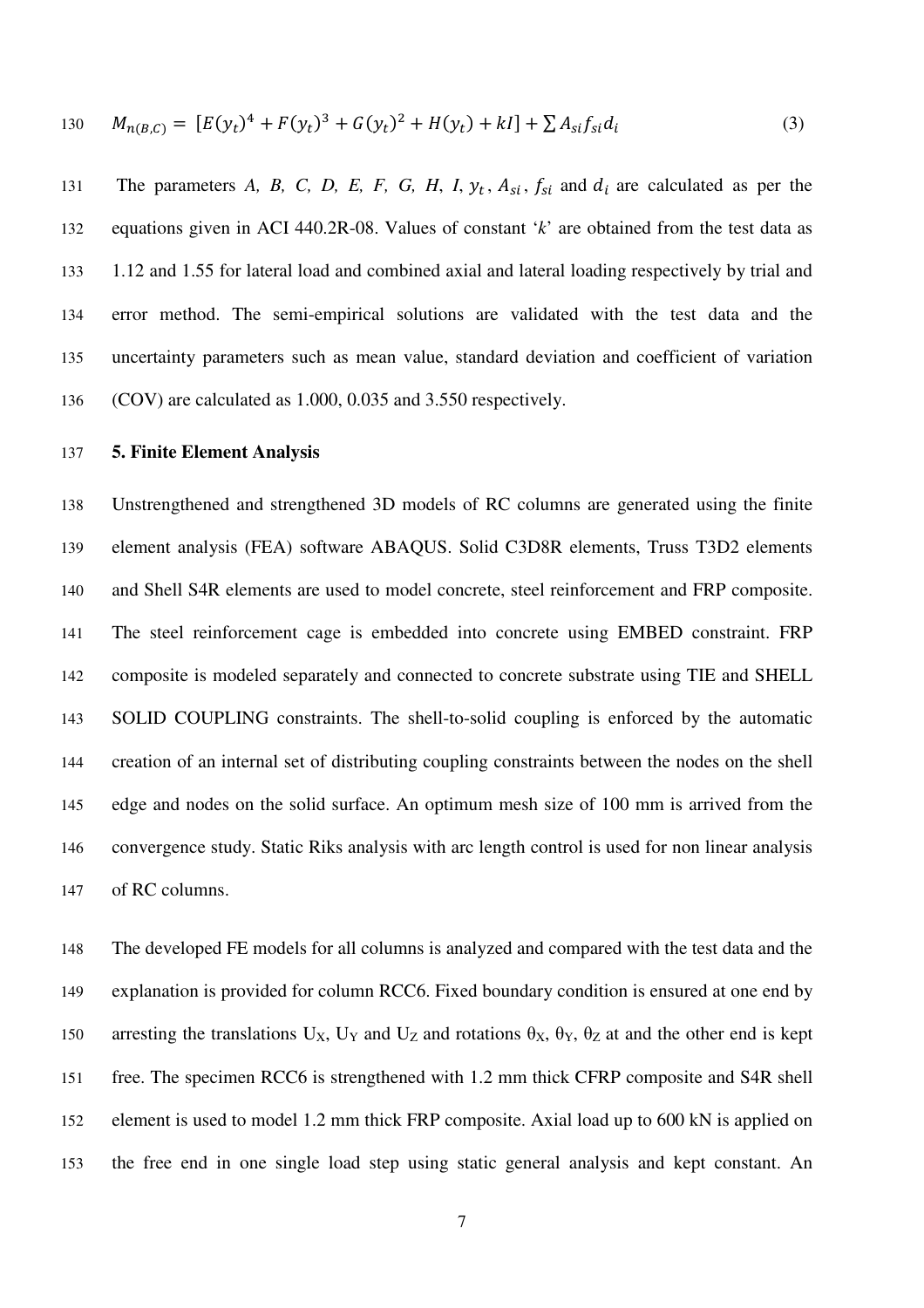incremental lateral load is also applied on the free end in the second step using static Riks 155 analysis till yield strain 4940  $\mu$ m/m is reached in the longitudinal steel reinforcement and the analysis terminates automatically. The failure pattern of column RCC6 obtained from the finite element model closely predicts the experimental failure pattern (Fig. 2). The lateral load/lateral deflection is obtained from FEA and compared with the corresponding experimental curve (Fig. 3).

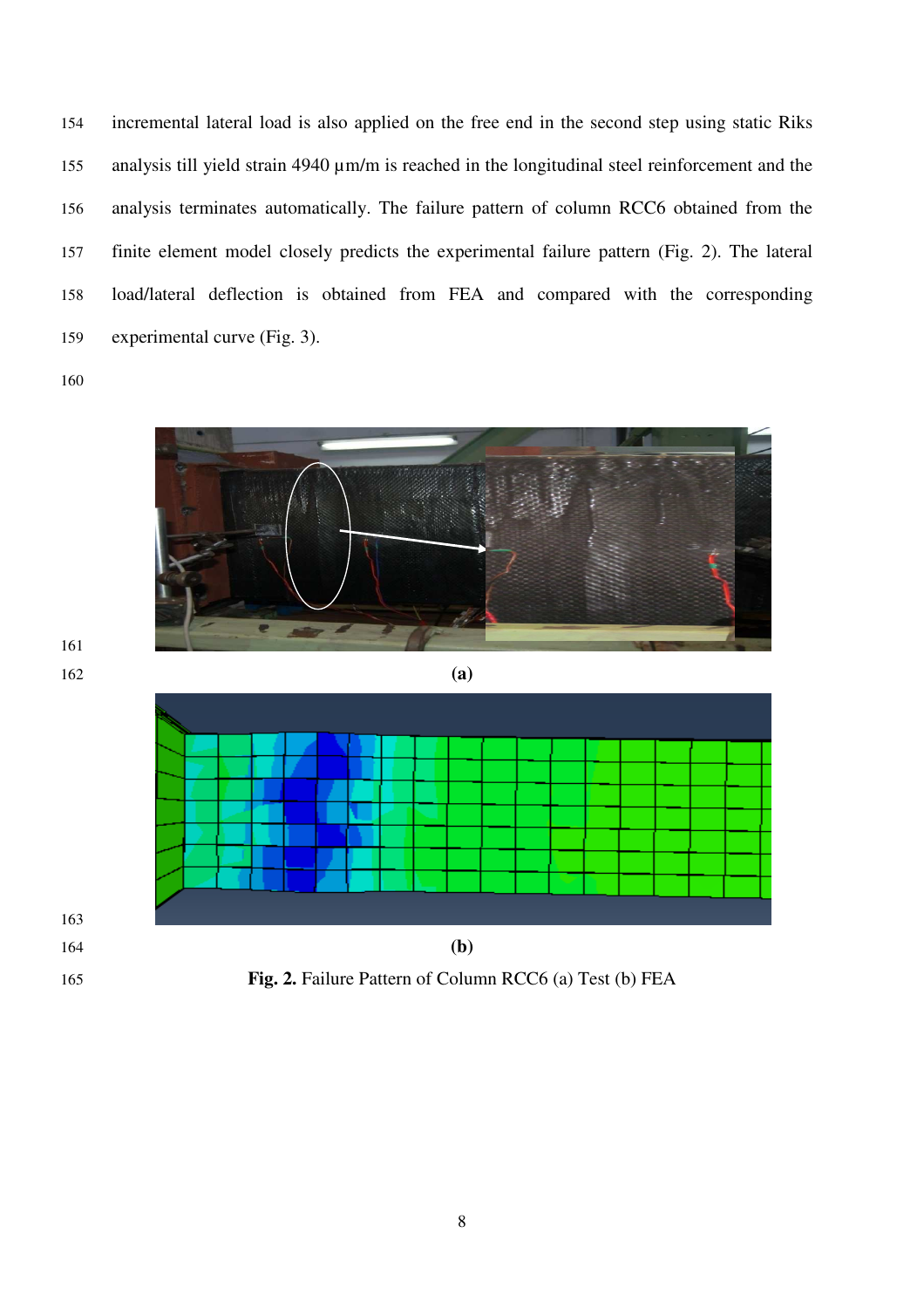





**Fig. 3.** Lateral Load/Lateral Deflection Curves of Column RCC6

FE models are developed for two standard FRP strengthened RC rectangular columns of 169 cross section 600 mm (*b*)  $\times$  230 mm (*d*) to validate the P<sub>n</sub> - M<sub>n</sub> interaction diagrams. The first 170 column modeled with concrete of strength 20 N/mm<sup>2</sup> reinforced with six 25 mm dia. steel 171 rebars having yield strength 415 N/mm<sup>2</sup> distributed on two longer faces. The percentage of 172 steel reinforcement  $(\rho_s)$  is 2.1. The column is strengthened with 1.8 mm thick CFRP composite which consist of three layers. The second column is developed for concrete of strength 30 N/mm<sup>2</sup> reinforced with eight 20 mm dia. steel rebars of yield strength 500 N/mm<sup>2</sup> 175 distributed equally on four sides. The percentage of steel reinforcement  $(\rho_s)$  is 1.8. The column is strengthened with 1.2 mm thick CFRP composite which consist of two layers.

 $P_n$  - M<sub>n</sub> interaction diagrams are generated from the salient points A, B, C and D (Fig. 3) obtained through FE models and compared with the corresponding curves developed by semi-empirical equations (Fig. 4). It is observed that the interaction diagrams developed by FEM validated well with the curves generated by semi-empirical solutions.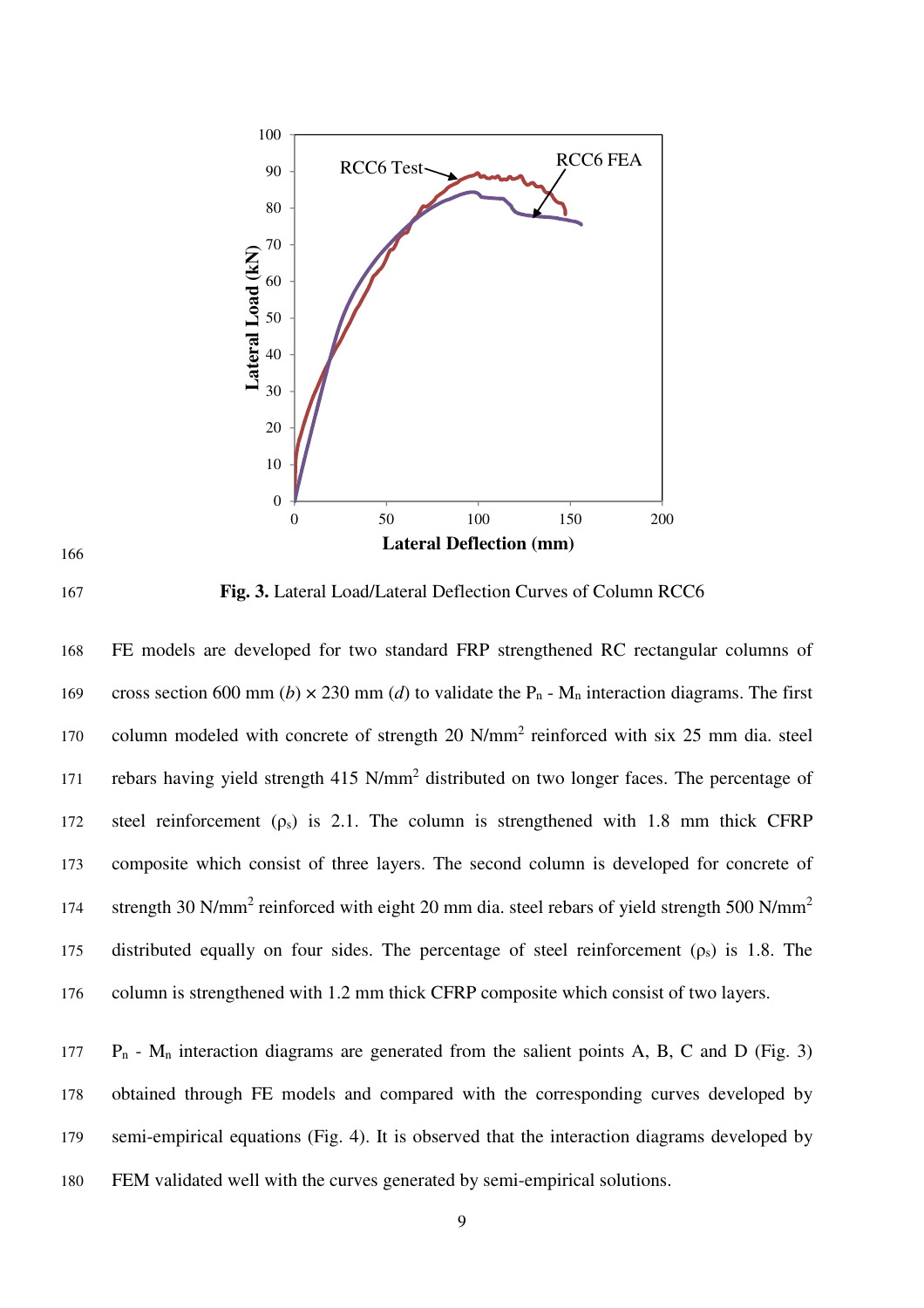



183



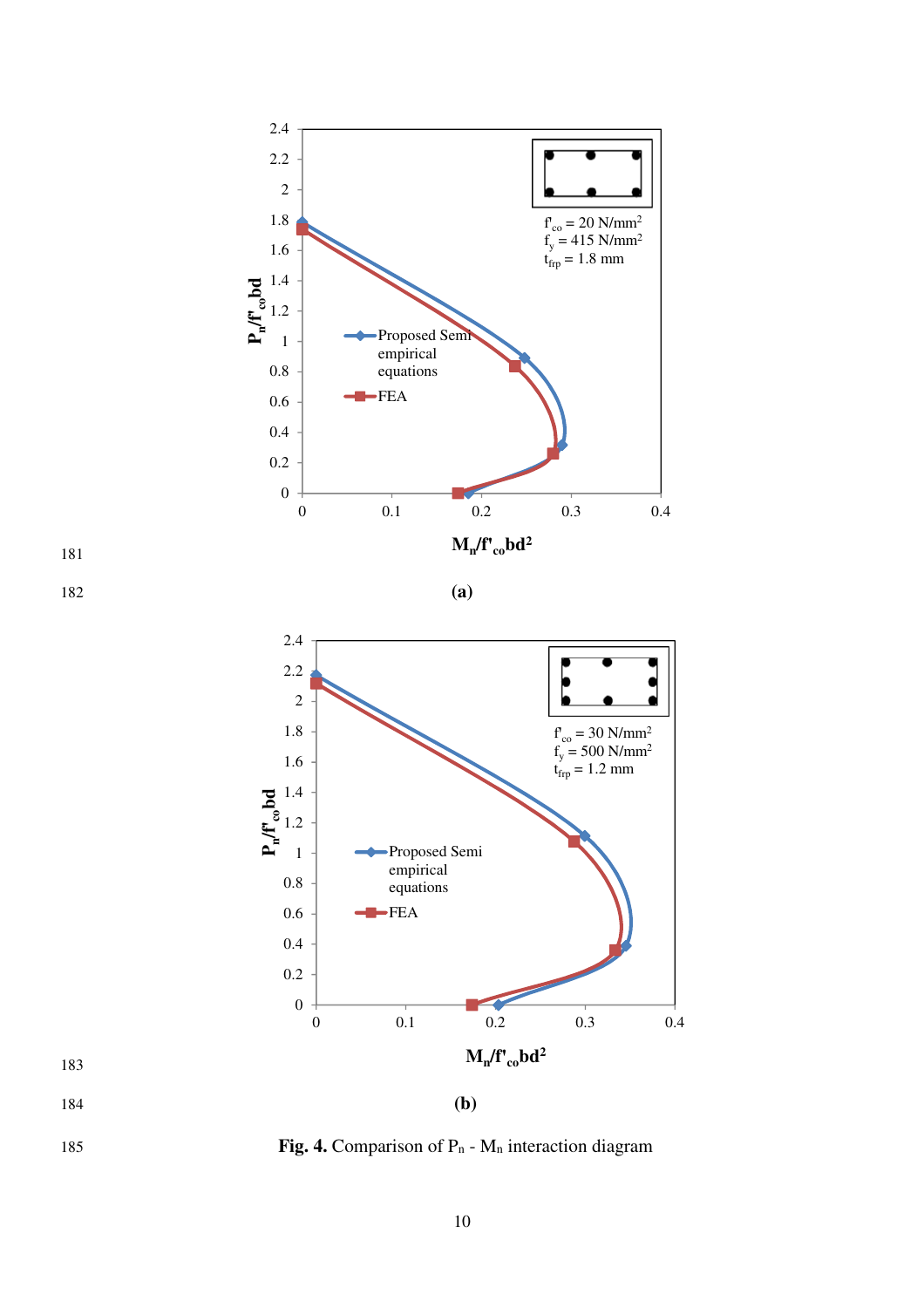#### **6. Pn - Mn Interaction Diagrams**

 P<sub>n</sub> - M<sub>n</sub> interaction diagrams are developed using the proposed semi-empirical solutions and 188 3D finite element models by varying the unconfined compressive strength of concrete  $(f'_{co})$ , yield strength of steel (*fy*), percentage of steel reinforcement (*ρs*) and thickness of FRP composite (*tfrp*) for FRP strengthened RC columns with aspect ratio greater than 2.0 and 191 without any shape modification. The values of  $P_n/f_{\text{co}}bd$  and  $M_n/f_{\text{co}}bd^2$  are obtained at four different points (Fig. 1).

193 Influence of  $f'_{co}$ ,  $f_y$  and  $t_{frp}$  on lateral load carrying capacity of FRP strengthened RC rectangular column subjected to combined axial and lateral loading is studied for various percentage of steel reinforcement as 0.6 %, 1.1%, 1.8%, 2.1% and 2.6% and assuming that the steel reinforcement is distributed equally on two opposite sides. The value of  $f'_{co}$  considered in this study is 20 N/mm<sup>2</sup>, 30 N/mm<sup>2</sup> and 40 N/mm<sup>2</sup>. The yield strength of 198 steel reinforcement considered is 415 N/mm<sup>2</sup> and 500 N/mm<sup>2</sup>. The thickness of FRP composite is varied from 0.6 mm (1 layer of FRP composite), 1.2 mm (2 layers of FRP 200 composite) and 1.8 mm (3 layers of FRP composite) and the  $P_n$  - M<sub>n</sub> interaction diagrams for  $f'_{co}$  20 N/mm<sup>2</sup> and  $f_y$  415 N/mm<sup>2</sup> and 500 N/mm<sup>2</sup> are shown in Figs. 5 and 6. P<sub>n</sub> - M<sub>n</sub> interaction diagrams for FRP strengthened RC columns with  $f'_{c0}$  30 N/mm<sup>2</sup> and 40 N/mm<sup>2</sup> are shown in Figs. 7 to 10. From the interaction diagrams, it is observed that the lateral load carrying capacity is directly proportional to the unconfined compressive strength of concrete, yield strength of steel, thickness of FRP composite and percentage of steel reinforcement.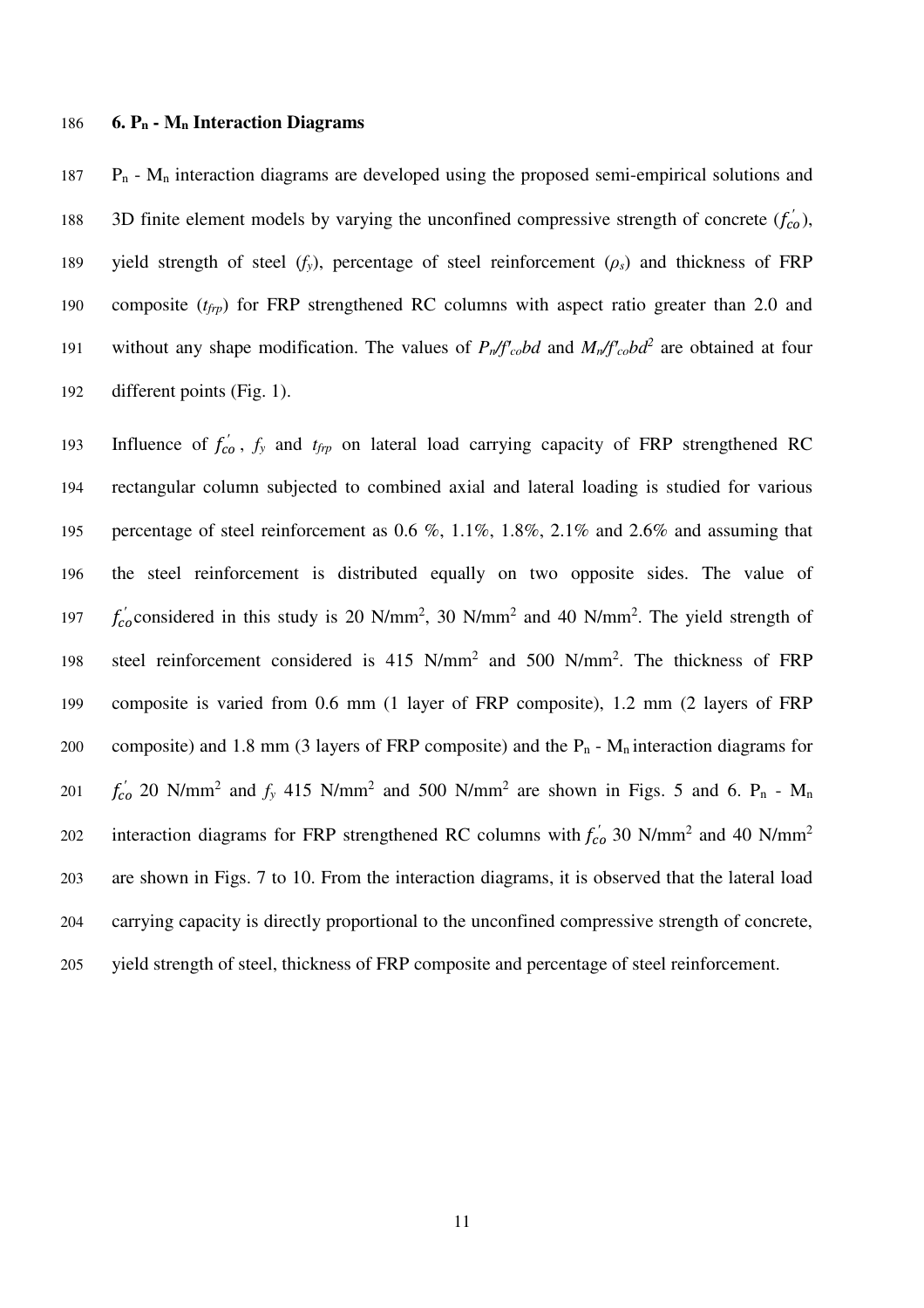



208

209 **(b)**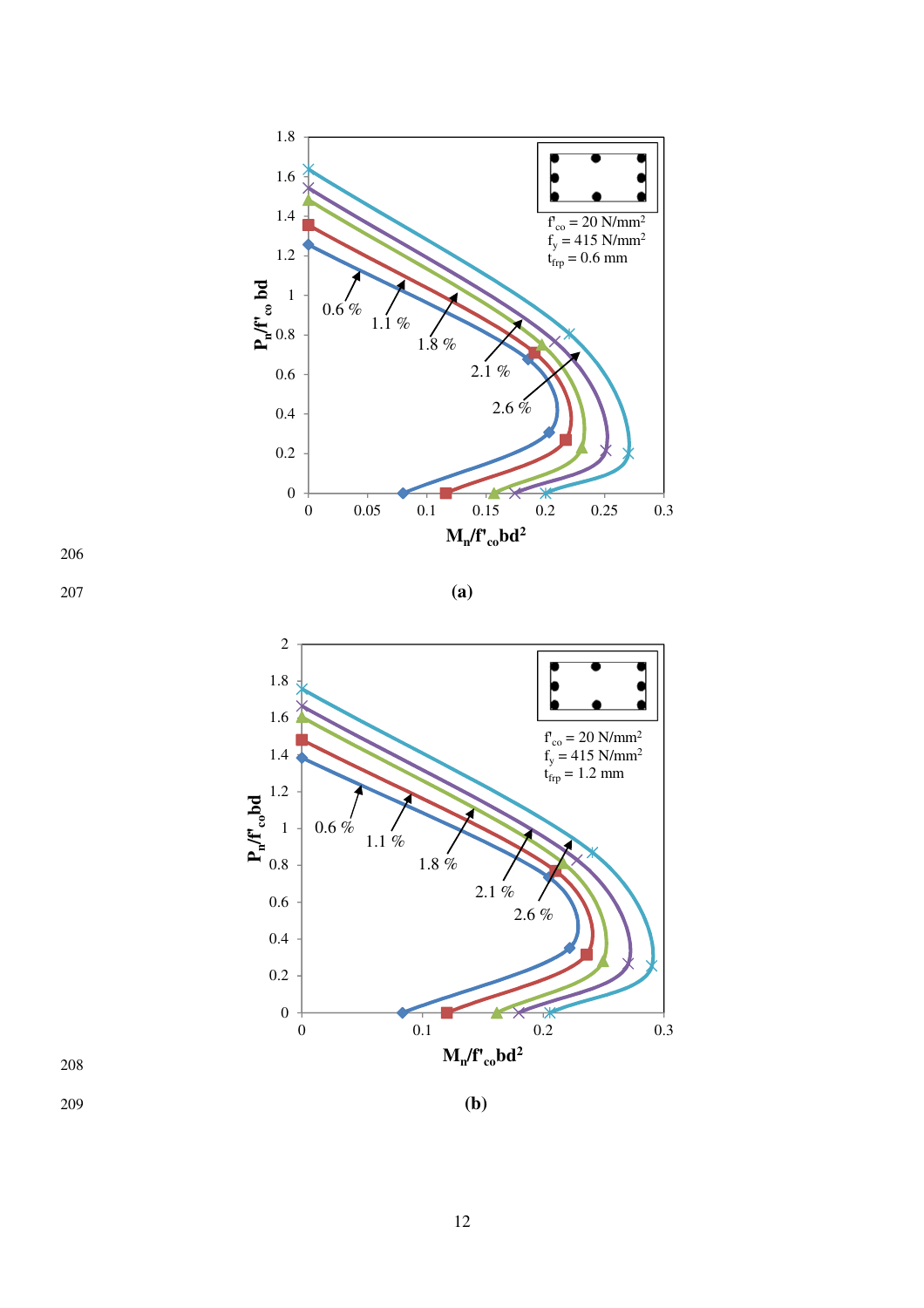

 **Fig. 5.** P<sub>n</sub> - M<sub>n</sub> interaction diagrams for  $f'_{co}$  20 N/mm<sup>2</sup> and  $f_y$  415 N/mm<sup>2</sup> (a)  $t_{frp}$  0.6 mm,



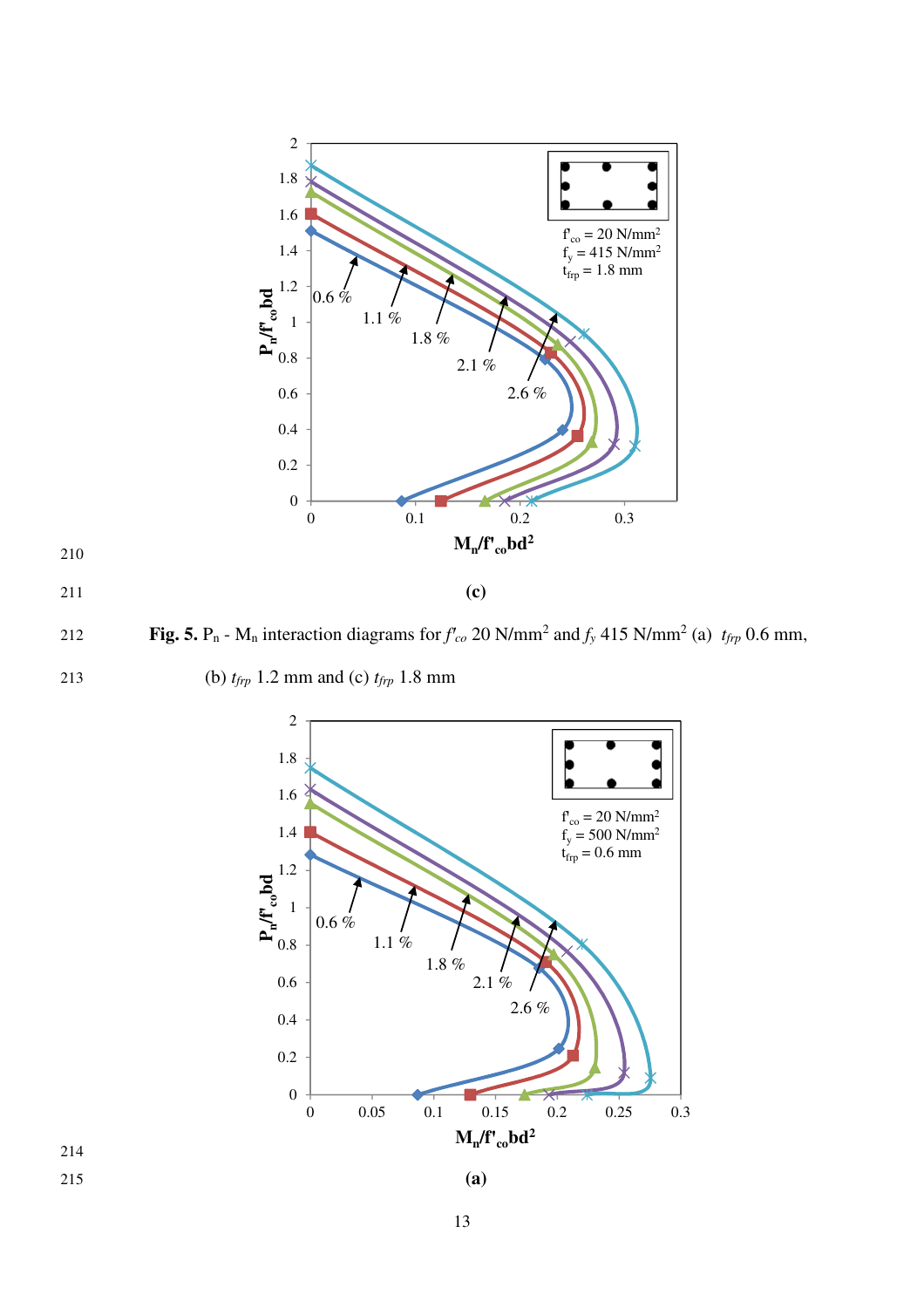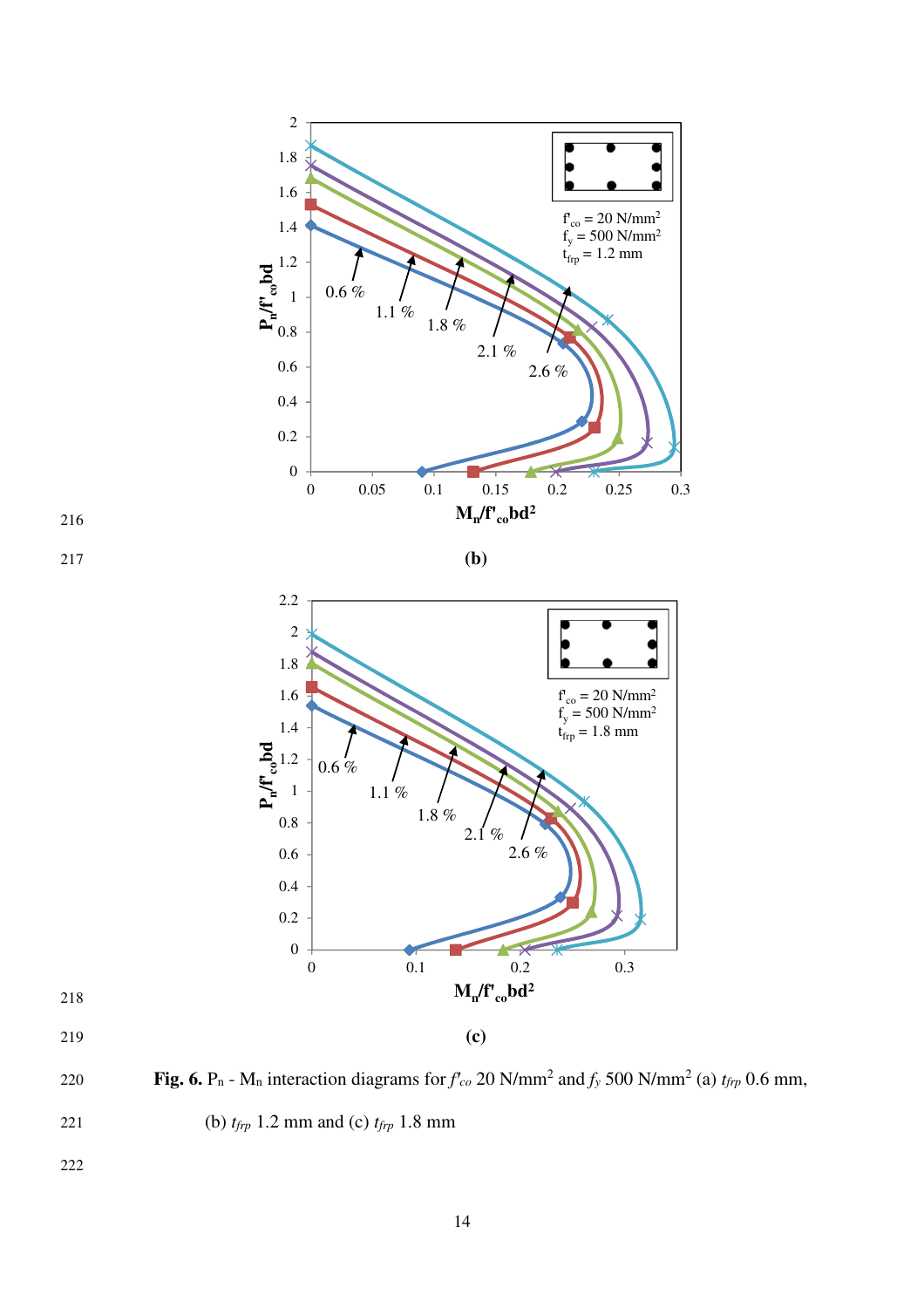



225

226 **(b)**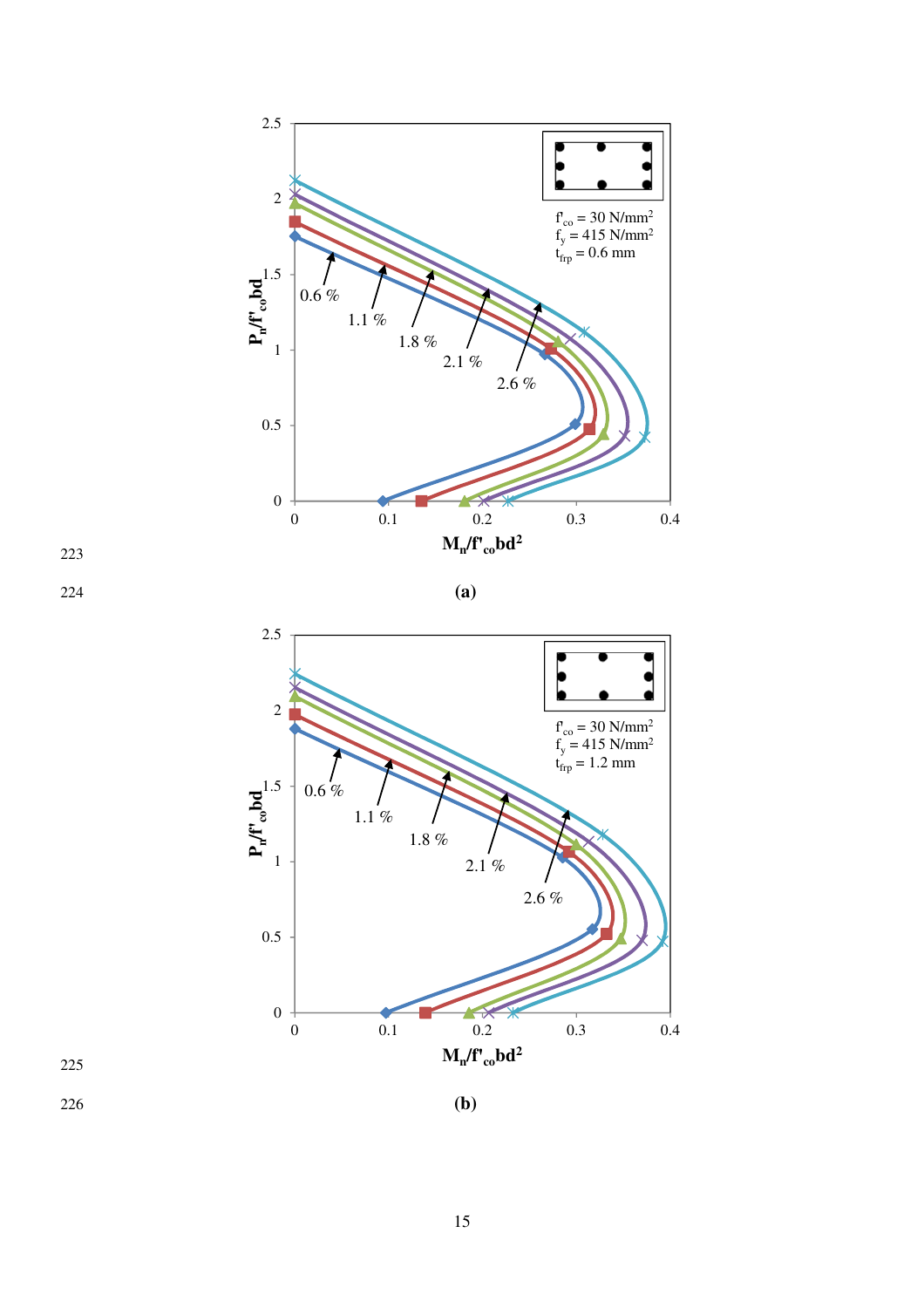

227

 **Fig. 7.** P<sub>n</sub> - M<sub>n</sub> interaction diagrams for  $f'_{co}$  30 N/mm<sup>2</sup> and  $f_y$  415 N/mm<sup>2</sup> (a)  $t_{frp}$  0.6 mm,



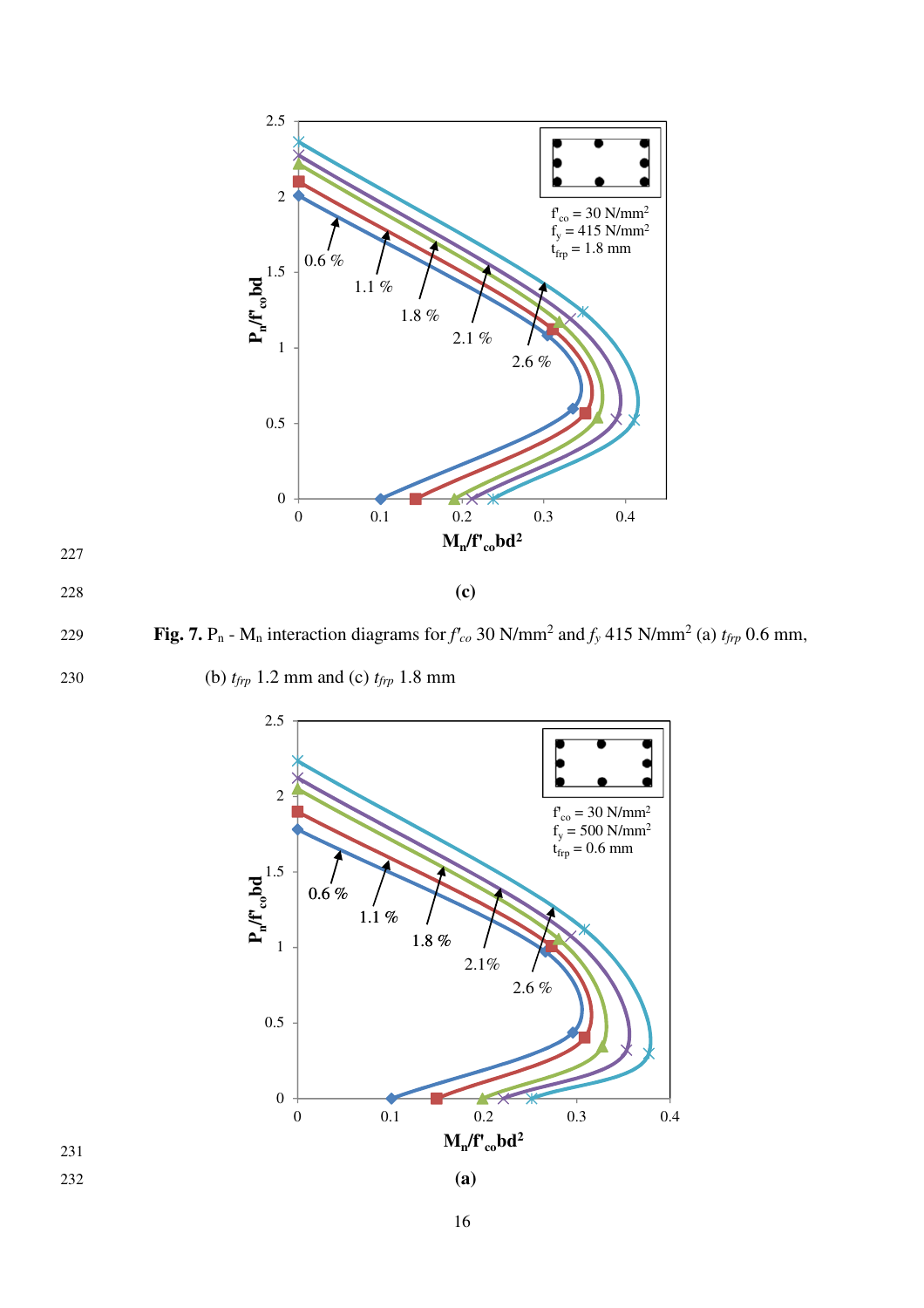





- 235
- 

 **Fig. 8.** P<sub>n</sub> - M<sub>n</sub> interaction diagrams for  $f'_{co}$  30 N/mm<sup>2</sup> and  $f_y$  500 N/mm<sup>2</sup> (a)  $t_{frp}$  0.6 mm, 238 (b) *tfrp* 1.2 mm and (c) *tfrp* 1.8 mm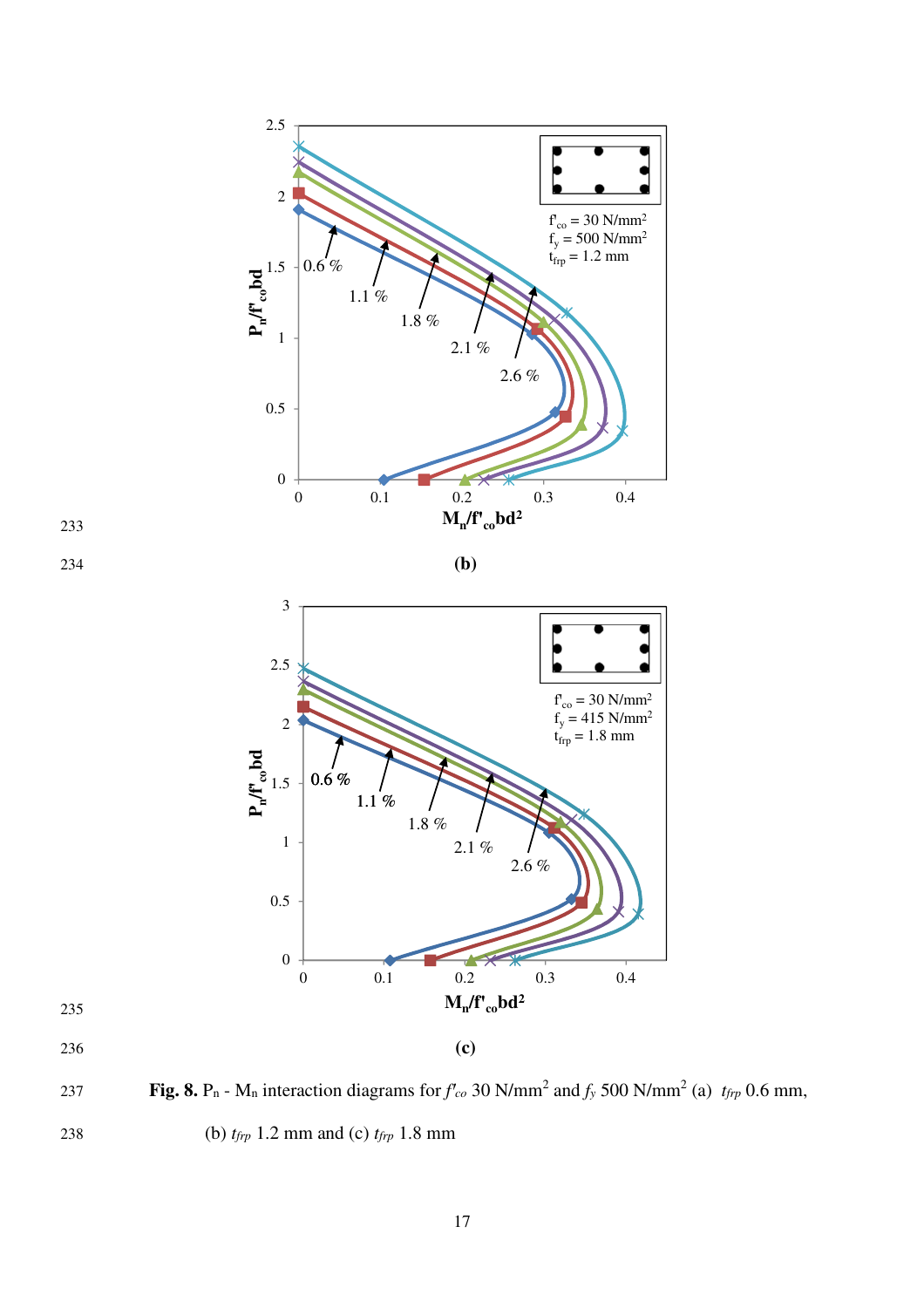



240 **(a)** 





242 **(b)**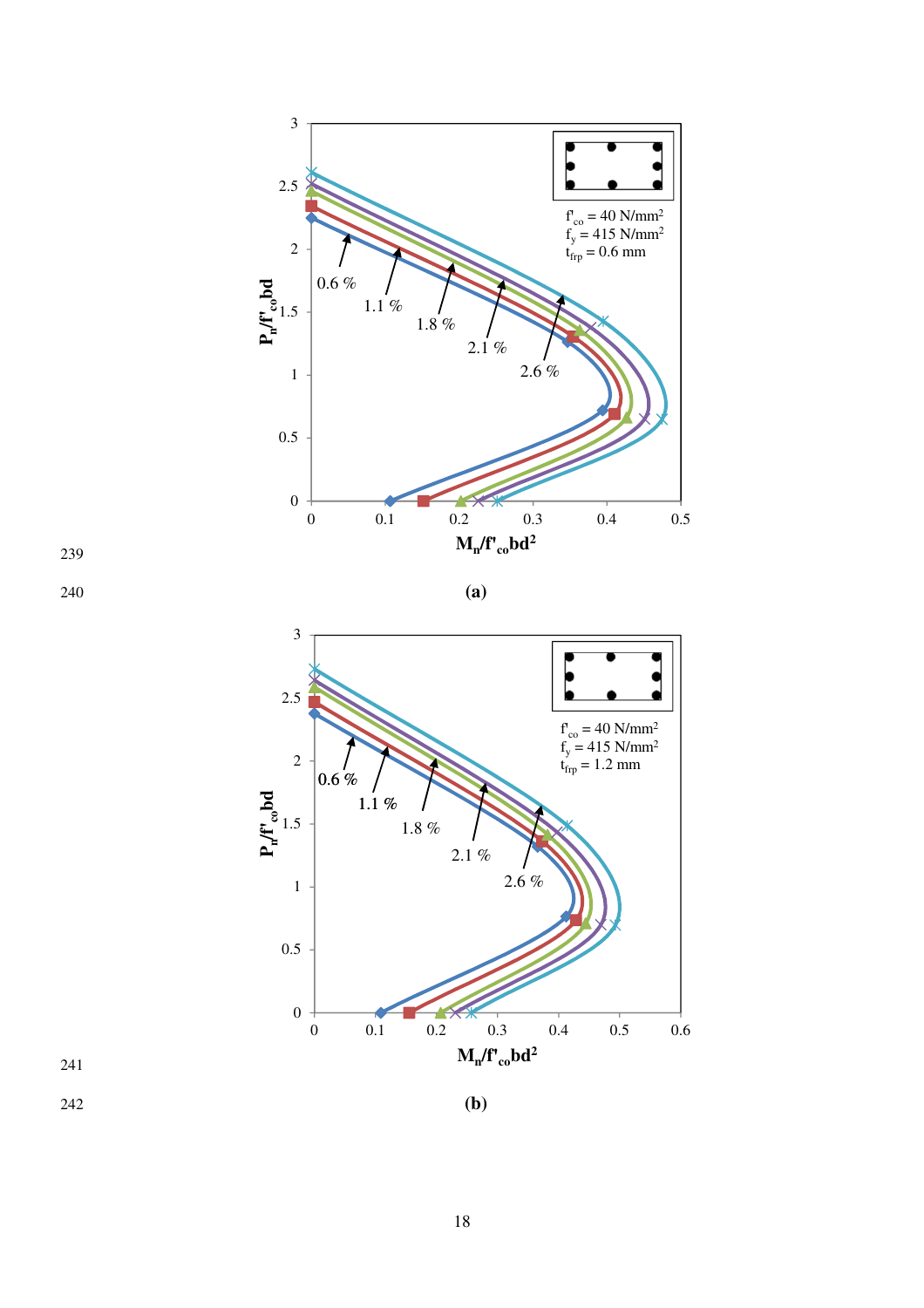

245 **Fig. 9.** P<sub>n</sub> - M<sub>n</sub> interaction diagrams for  $f'_{co}$  40 N/mm<sup>2</sup> and  $f_y$  415 N/mm<sup>2</sup> (a)  $t_{frp}$  0.6 mm,

246 (b) *tfrp* 1.2 mm and (c) *tfrp* 1.8 mm



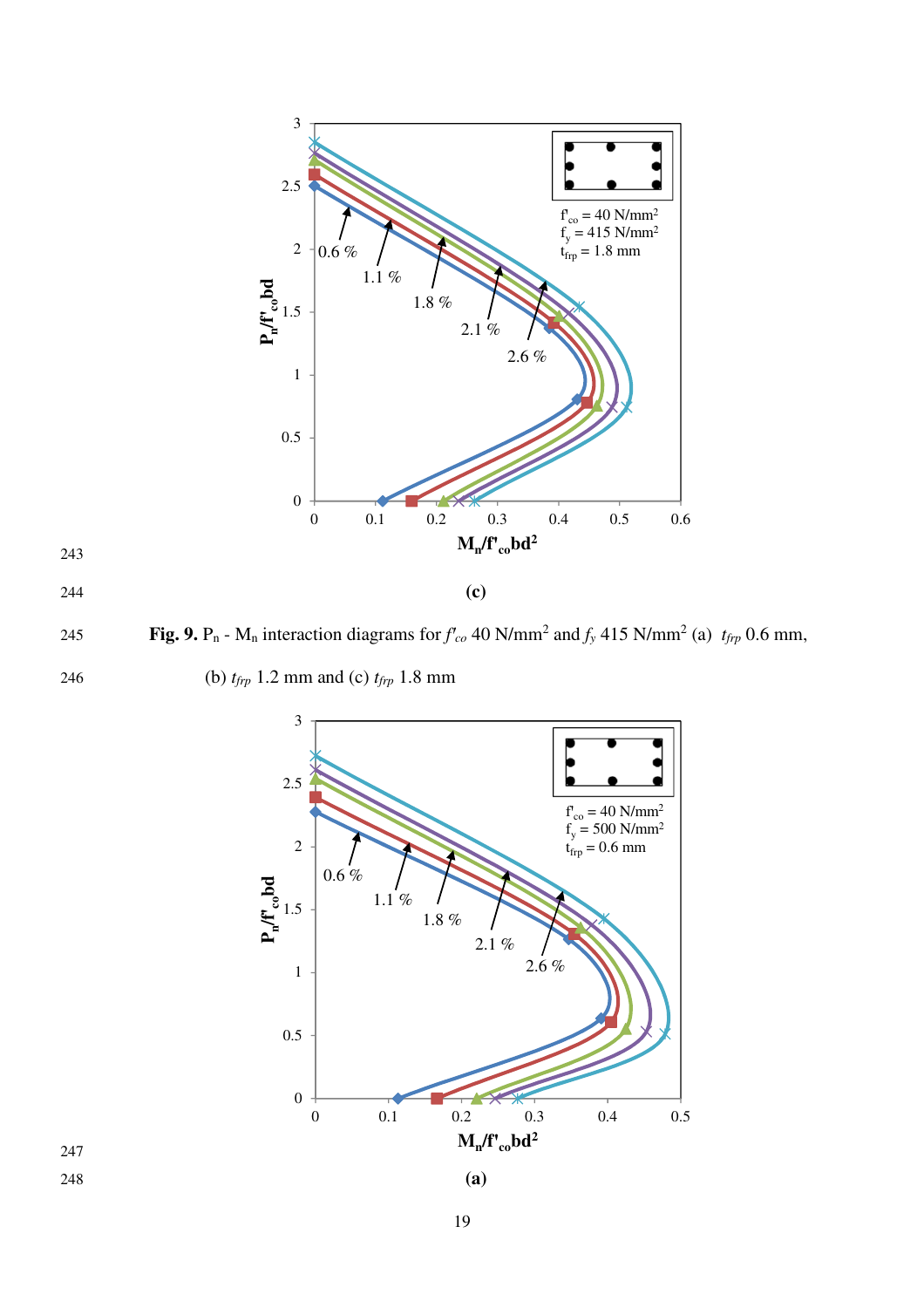







- 251
- 

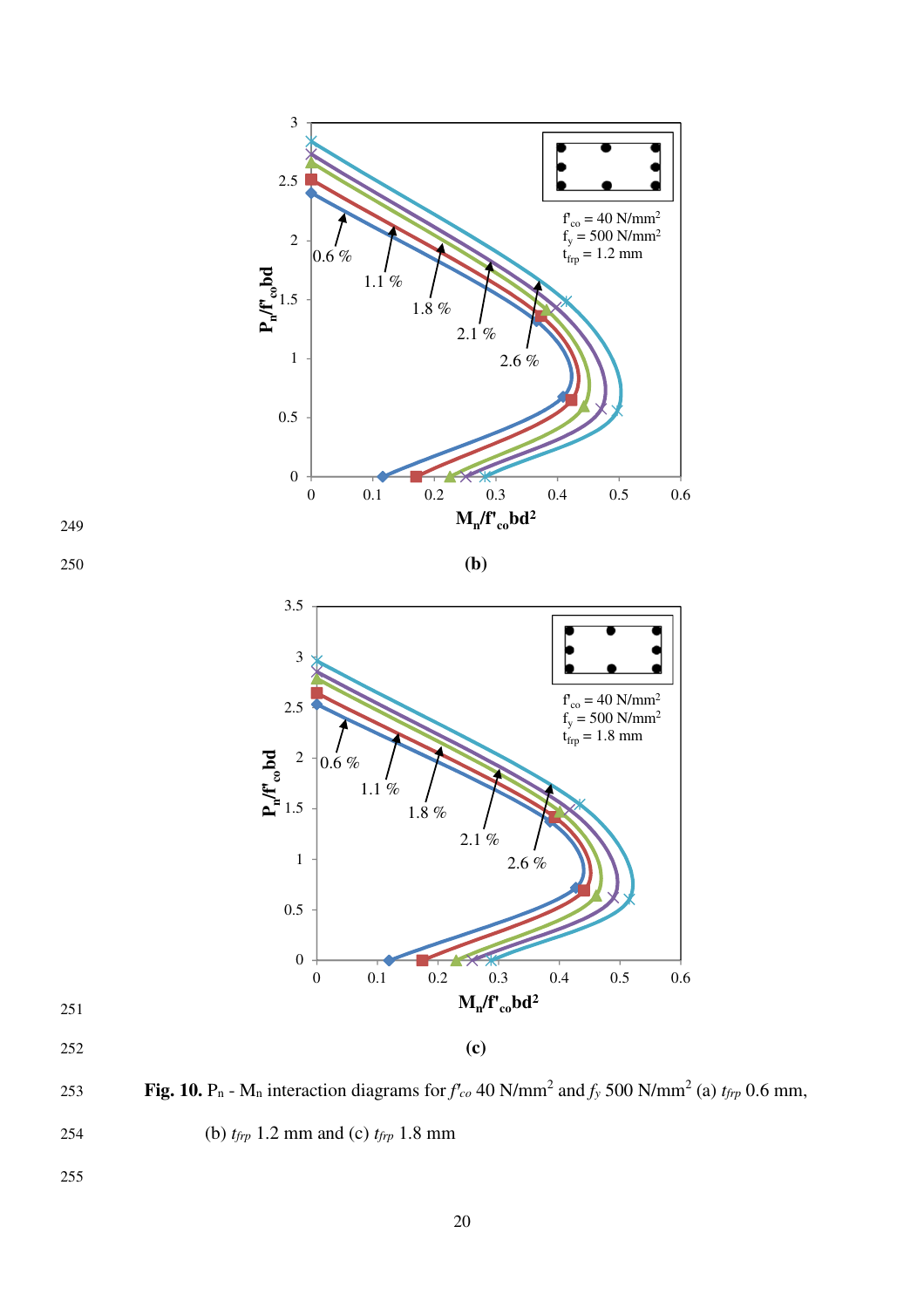#### **7. Analysis Problem**

- *Calculate the moment carrying capacity of a RC rectangular column strengthened with one*
- *layer of CFRP composite without shape modification subjected to uni axial bending with*
- 259 *following data. Size of column 200 mm*  $\times$  *500 mm,*  $f_{co}$  *= 25 N/mm<sup>2</sup>,*  $f_{y}$  *= 415 N/mm<sup>2</sup>, Axial*
- *load 1300 kN, Reinforcement Details 4 no's of 20 mm dia. steel bars on two longer sides.*
- Assuming cover of 40 mm, Effective depth d= 160 mm
- Percentage of steel reinforcement, *ρs* = 2.51%
- Thickness of FRP for one layer = 0.6 mm
- For  $f'_{co} = 20 \text{ N/mm}^2$ ,  $P_n / f'_{co} bd = 0.812$
- From Fig. 5(a),  $M_n / f_{co}^r$  *bd*<sup>2</sup> = 0.22
- 266 Therefore,  $M_n = 56.3$  kN m
- Similarly, For  $f'_{co} = 30 \text{ N/mm}^2$ ,  $P_n / f'_{co} bd = 0.54$
- From Fig. 7(a),  $M_n/f_{co}^r$  *bd*<sup>2</sup> = 0.37
- 269 Therefore,  $M_n = 142$  kN m
- From linear interpolation, For  $f'_{co} = 25$  N/mm<sup>2</sup>,  $M_n = 100$  kN m
- For the same column details moment carrying capacity is obtained as 110 kN m from semi-empirical equations. So, the load carrying capacity of columns for different values other than the specified values of parameters given in interaction diagrams can be obtained by linear interpolation.

#### **8. Summary and Conclusions**

Semi-empirical solutions proposed by ACI 440.2R-08 for columns with an aspect ratio less than 2.0 are modified to predict the lateral capacities of RC rectangular columns having aspect ratio greater than 2.0 strengthened using FRP composites and without any shape modification and subjected to combined axial and lateral loading. 3D finite element models for RC rectangular columns strengthened with FRP composites are generated using FEA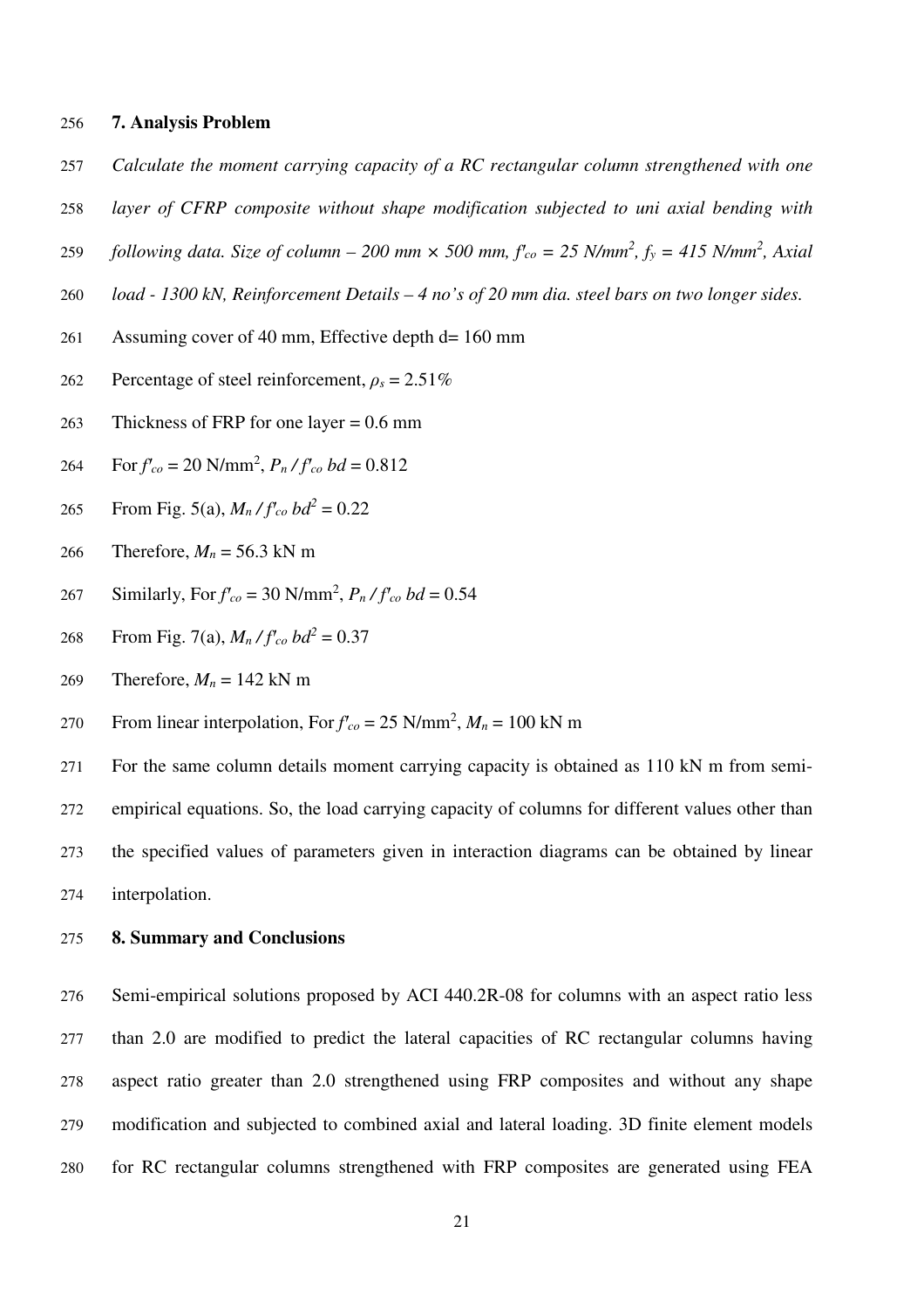software ABAQUS. The failure pattern and load/deflection curve obtained from FEA is 282 compared and validated with the corresponding tested specimens.  $P_n - M_n$  interaction 283 diagrams are generated from the FE models and semi-empirical solutions and compared.  $P_n$ - M<sub>n</sub> interaction diagrams are developed using the proposed semi-empirical solutions by 285 varying parameters such as unconfined compressive strength of concrete  $(f'_{co})$  and yield strength of steel (*fy*), percentage of steel reinforcement (*ρs*) and thickness of FRP composite (*tfrp*).

The following major conclusions are drawn from this study.

- 1. The proposed semi-empirical solutions shall be used to predict the lateral load carrying capacity of FRP strengthened RC rectangular columns having aspect ratio greater than 2.0 and without shape modification of cross section.
- 2. Finite element models are validated well with the semi-empirical solutions and can 293 be used for developing  $P_n - M_n$  interaction diagrams.
- 294 3.  $P_n M_n$  interaction diagrams obtained from this study shall be used for the design of strengthening of RC rectangular columns with large aspect ratio and without shape modification.

### **9. Suggestions for Future Work**

Prototype FRP strengthened RC rectangular columns having different aspect ratios greater 299 than 2.0 shall be tested under combined axial and lateral loading and the developed  $P_n - M_n$ interaction diagrams can be further validated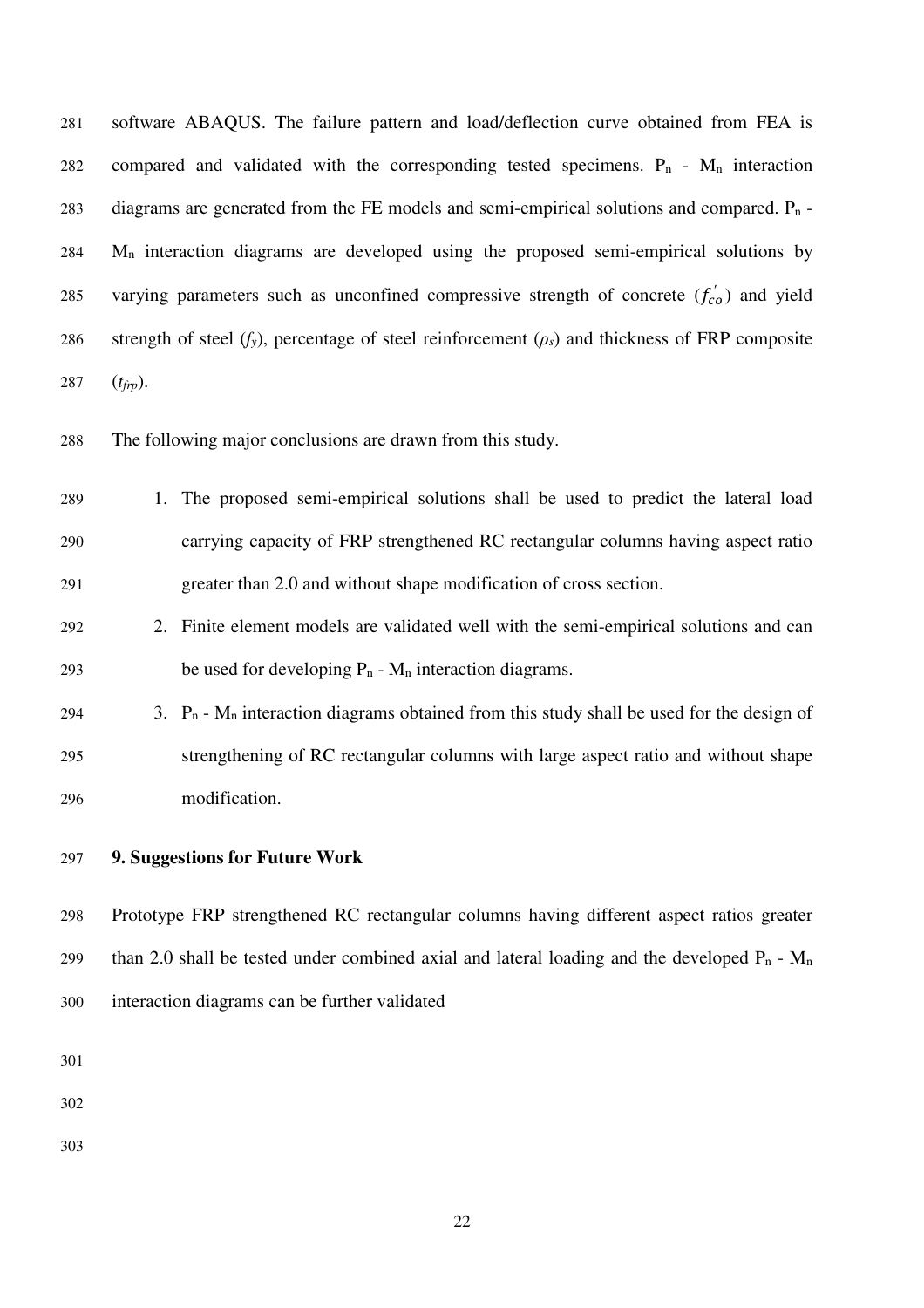### **Acknowledgements**

The authors would like to express their appreciation to the Structural Engineering Laboratory, Civil Engineering Department, IIT Madras for the financial support of this research #CE13D055.

**REFERENCES** 

- 1. ACI 440.2R-08. Guide for the Design and Construction of Externally Bonded FRP Systems for Strengthening Concrete Structures. Reported by ACI Committee 440.
- 2. Alsayed SH, Almusallam TH, Ibrahim SM, Al-Hazmi NM, Al-Salloum YA and Abbas H. Experimental and numerical investigation for compression response of CFRP strengthened shape modified wall-like RC columns. Constr build mater 2014;63:72-80.
- 3. Chaallal O, Hassan M and Shahawy M. Confinement model for axially loaded short rectangular columns strengthened with fiber reinforced polymer wrapping. ACI Struct. J 2003;100(2):215–221.
- 4. Chen L and Togay O. Corner strengthening of square and rectangular concrete-filled FRP tubes. Eng Struct 2016;117:486-495.
- 5. Lam L and Teng JG. Design oriented stress-strain model for FRP-confined concrete. Constr build mater 2003;17:471-489.

6. Parvin A and Jamwal AS. Performance of externally FRP reinforced columns for changes in angle thickness of the wrap and concrete strength. Compos Struct 2006;73:451-457.

- 7. Pedro F, Carlos C and Raquel P. Design model for square columns under compression confined with CFRP. Compos Struct: Part B 2014;57:187-198.
- 8. Prota A, Manfredi G and Cosenza E. Ultimate behavior of axially loaded RC wall-like columns confined with GFRP. Compos Struct: Part B 2006;37:670-678.
- 9. Mirmiran A and Shahawy M. Behavior of concrete columns confined by fiber composites. J Struct Eng 1997;123(5):583-590.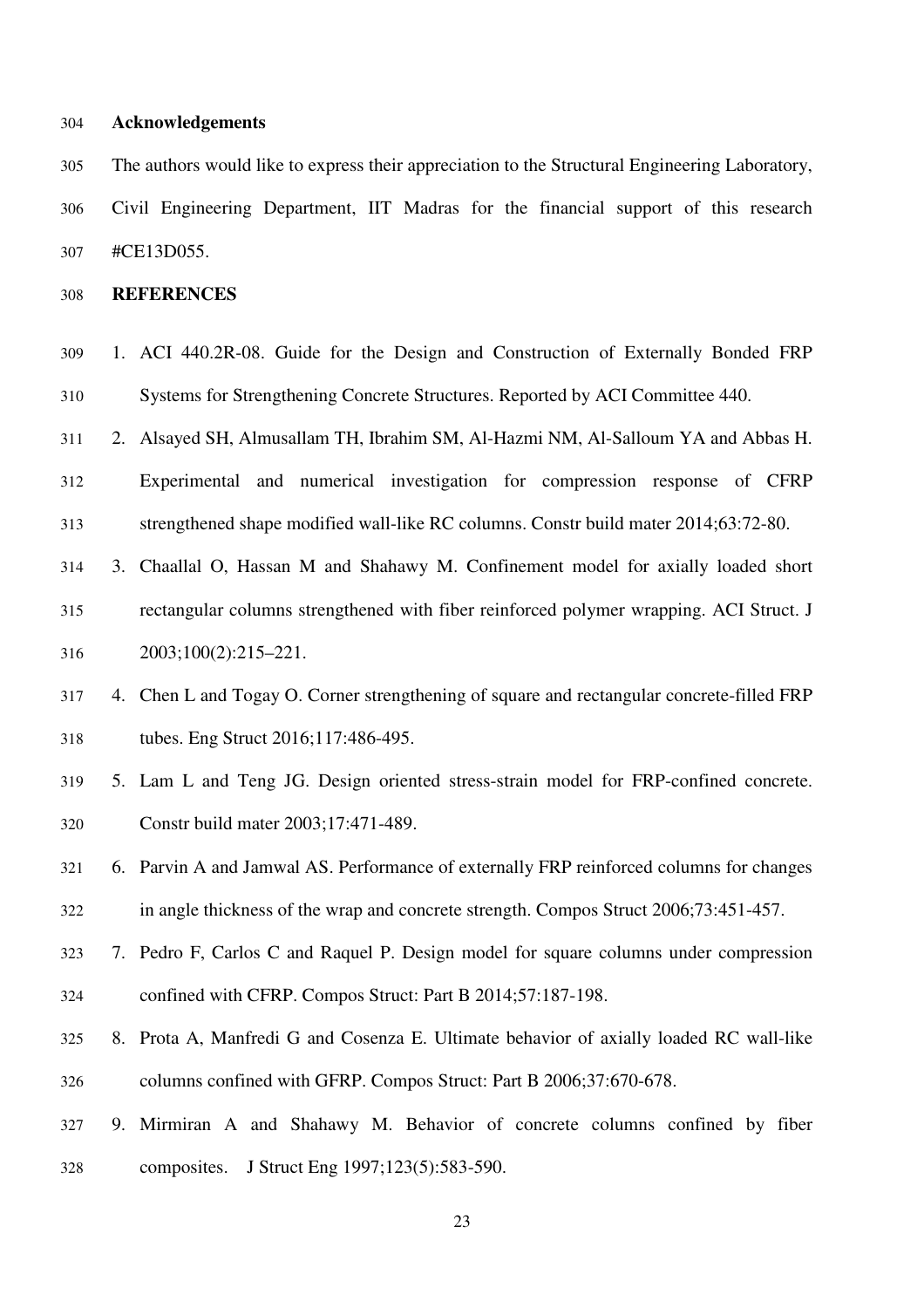| 329 | 10. Mohammad RI, Mohammed HA and Mahmoud A. Strengthening RC columns using                |
|-----|-------------------------------------------------------------------------------------------|
| 330 | carbon fiber reinforced epoxy composites modifies with carbon nanotubes. International J  |
| 331 | of Civil, Environmental, structural, Construction and Architectural Engineering           |
| 332 | 2015;9(1):19-22.                                                                          |
| 333 | 11. Seible F, Priestley MJN, Hegemier GA and Donato I. Seismic retrofit of RC column with |
| 334 | continuous carbon fibre jackets. J Compos Constr 1997;1(2):52-62.                         |
| 335 | 12. Sreelatha Vuggumudi and P Alagusundaramoorthy. FRP strengthened RC Rectangular        |
| 336 | Columns under Combined Axial and Lateral Loading: Analytical Study. Structures            |
| 337 | 2018;14: 88-94.                                                                           |
| 338 | 13. Tan KH. Strength enhancement of rectangular reinforced concrete columns using fiber-  |
| 339 | reinforced polymer." J Compos Constr 2002; 6(3):175-183.                                  |
| 340 | 14. Tanwongsval S, Maalej M and Paramasivam P. Strengthening of RC wall-like columns      |
| 341 | with FRP under sustained loading. Materials and structures 2003;36:282-290.               |
| 342 | 15. Teng JG and Lam L. Compressive behavior of carbon fiber reinforced Polymer-confined   |
| 343 | concrete in elliptical columns. J Struct Eng 2002;128(12):1535-1543.                      |
| 344 | 16. Teng JG and Lam L. Behavior and modeling of fibre reinforced polymer-confined         |
| 345 | concrete. J Struct Eng 2004;130(11):1713-1723.                                            |
| 346 | 17. Wang YC and Hsu K. Design of FRP-wrapped reinforced concrete columns for              |
| 347 | enhancing axial load carrying capacity. Compos Struct 2008;82:132-139.                    |
| 348 |                                                                                           |
| 349 |                                                                                           |
| 350 |                                                                                           |
| 351 |                                                                                           |
| 352 |                                                                                           |
| 353 |                                                                                           |
| 354 |                                                                                           |